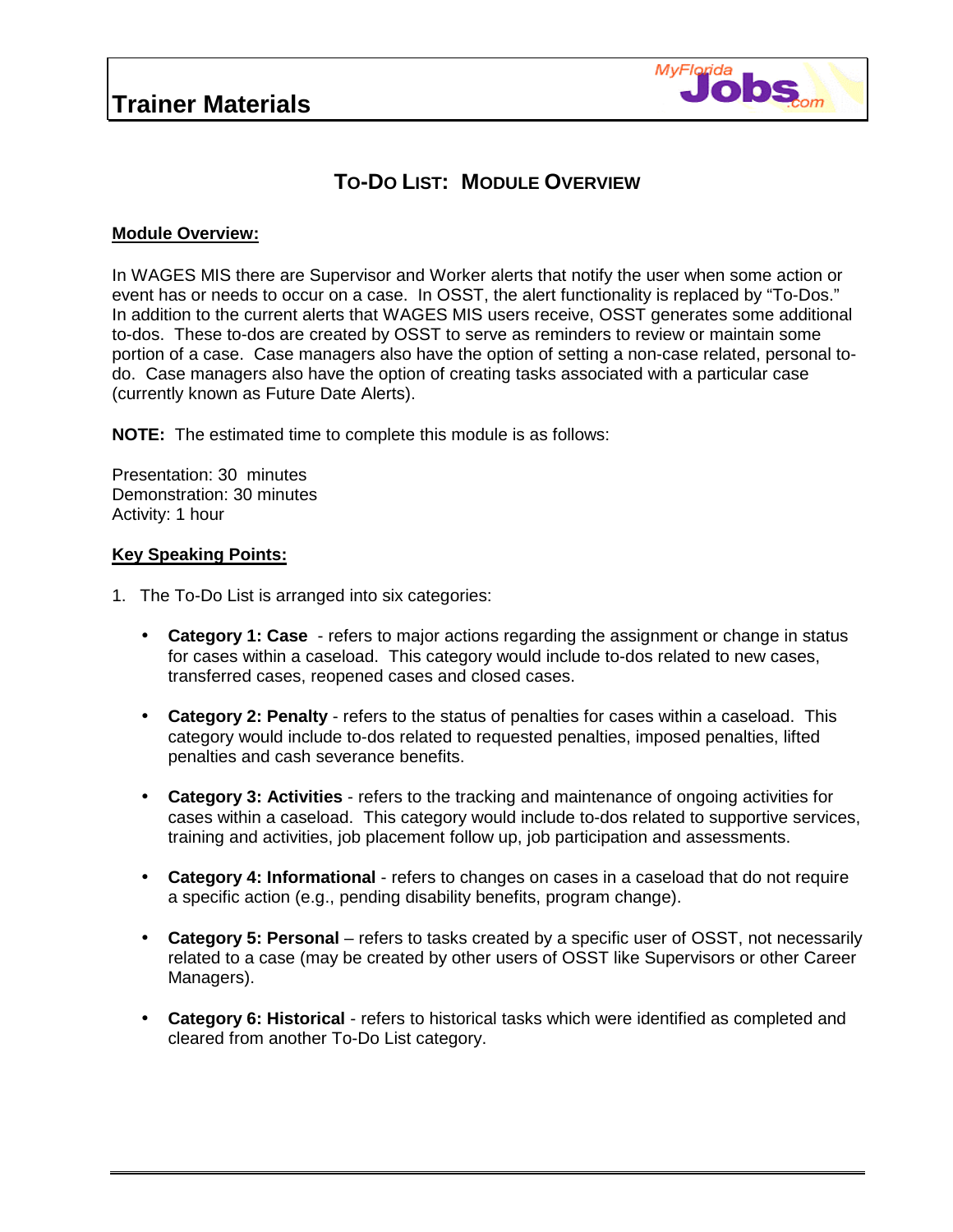



2. There are 30 types of to-dos available in OSST. This includes system generated to-dos, FLORIDA generated to-dos and self created to-dos. The following table provides an overview of each to-do:

| <b>To Do</b><br># | To Do Category - Type                     | <b>Example Text</b>                                                                                                                                                                            |
|-------------------|-------------------------------------------|------------------------------------------------------------------------------------------------------------------------------------------------------------------------------------------------|
| 1                 | Case - New Cases*                         | (Customer Name) is a NEW customer in the<br>One-Stop Service Tracking System.                                                                                                                  |
| $\overline{2}$    | Case - Closed Cases*                      | Case for (Customer Name) needs to be<br>closed. Closure alert received from<br>FLORIDA.                                                                                                        |
| 3                 | Case - Reopened Cases*                    | (Customer Name) has reopened their case<br>and participation is required. Please review<br>case history prior to assignment of next<br>activity.                                               |
| $\overline{4}$    | Case - Transferred (Service<br>Provider)* |                                                                                                                                                                                                |
| 5                 | Case - Transferred From*                  | The case for (Customer Name) is transferring<br>out of unit (Region/County/Unit). Please<br>close all services and update all JPRs. If<br>employed, please leave jobs open and<br>update JPRs. |
| 6                 | Case - Transferred To*                    | The case for (Customer Name) has been<br>transferred from unit (Region/County/Unit) to<br>you. Please review IRP and activity<br>assignments.                                                  |
| $\overline{7}$    | Activities - Job Placement<br>Follow-up*  | Verify (Customer's Name) continued<br>employment and document the 90 day follow-<br>up on the follow-up section of the placement.                                                              |
| 8                 | Activities - Activities/Training*         | Review (Customer's Name) appointment to<br>start the training activity (Activity Name) which<br>is scheduled to begin in one week on<br>MM/DD/YYYY.                                            |
| 9                 | Activities - Assessments*                 | (Assessment Type) assessment was<br>scheduled for (Customer Name) to complete<br>on MM/DD/YYYY.                                                                                                |
| 10                | Activities - JPR's                        |                                                                                                                                                                                                |
| 11                | Activities - Services*                    |                                                                                                                                                                                                |
| 12                | Informational - Pregnancy<br>Due Date*    |                                                                                                                                                                                                |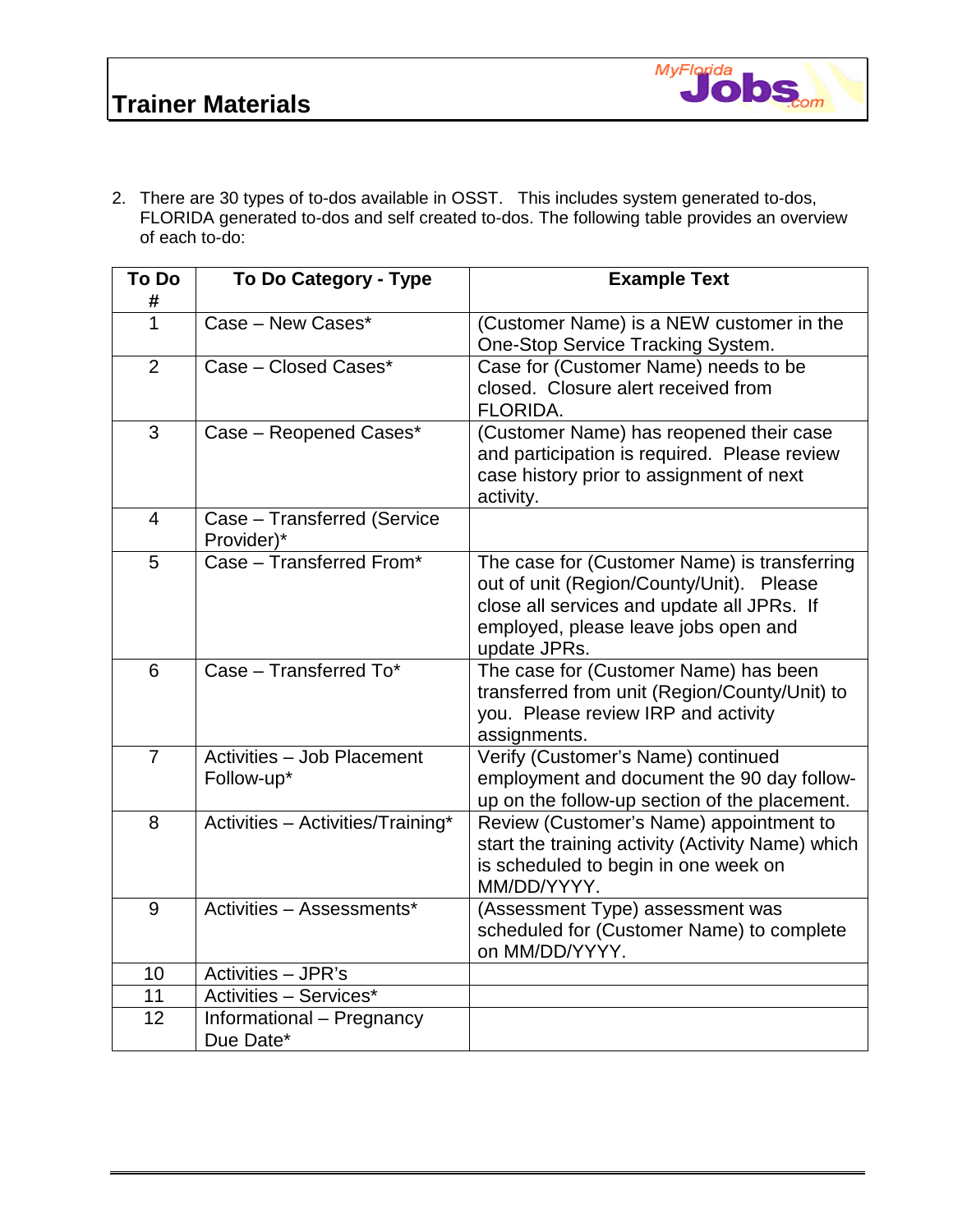# **Trainer Materials**



| <b>To Do</b><br># | To Do Category - Type                            | <b>Example Text</b>                                                                                                                                                                                                                                                                                                              |
|-------------------|--------------------------------------------------|----------------------------------------------------------------------------------------------------------------------------------------------------------------------------------------------------------------------------------------------------------------------------------------------------------------------------------|
| 13                | Informational - Pending<br>Disability Benefits*  | Mandatory customer (Customer Name) has a<br>pending SSI/SSDI application. Please review<br>ARCA for a change in time limit for the<br>customer and update the case detail screen.<br>Please obtain documentation and monitor the<br>application.                                                                                 |
| 14                | Informational - Approved<br>Disability Benefits* | SSI/SSDI benefits have been approved for<br>(Customer Name) and customer has been<br>given an exemption. Please close case.                                                                                                                                                                                                      |
| 15                | Informational - Denied<br>Disability Benefits*   | SSI/SSDI benefits have been denied for<br>(Customer Name). Please review IRP and<br>work assignment.                                                                                                                                                                                                                             |
| 16                | Informational - Deferral*                        |                                                                                                                                                                                                                                                                                                                                  |
| 17                | Informational - Program<br>Change*               | Please review work activity and hours<br>assigned due to a change in program code by<br>the FLORIDA PAS for (Customer Name) from<br>$(XX)$ to $(XX)$ .                                                                                                                                                                           |
| 18                | Informational - Registration<br>Status Change*   | Status for (Customer Name) has changed<br>from (XX) to (XX). After reviewing the reason<br>for a change in Florida registration, please<br>verify One-Stop Service Tracking status.<br>NOTE: may require a case closure due to<br><b>FLORIDA exemption or Mandatory</b><br>participation due to the termination of<br>exemption. |
| 19                | Informational - Transitional<br>Services*        |                                                                                                                                                                                                                                                                                                                                  |
| 20                | Informational - SAMH*                            |                                                                                                                                                                                                                                                                                                                                  |
| 21                | Informational - Hardship*                        | There is no Hardship Review completion date<br>on file for (Customer Name)'s Second<br>Hardship Appointment scheduled on<br>MM/DD/YYYY for the hardship with the<br>Referral date of MM/DD/YYYY.                                                                                                                                 |
| 22                | History - Child SSN Change*                      | Social Security Number for a child of<br>(Customer Name) has been automatically<br>changed. Please update the hard file.                                                                                                                                                                                                         |
| 23                | History – SSN Change by<br><b>FLORIDA*</b>       | Social Security Number for (Customer Name)<br>has been automatically changed. Please<br>update the hard file.                                                                                                                                                                                                                    |